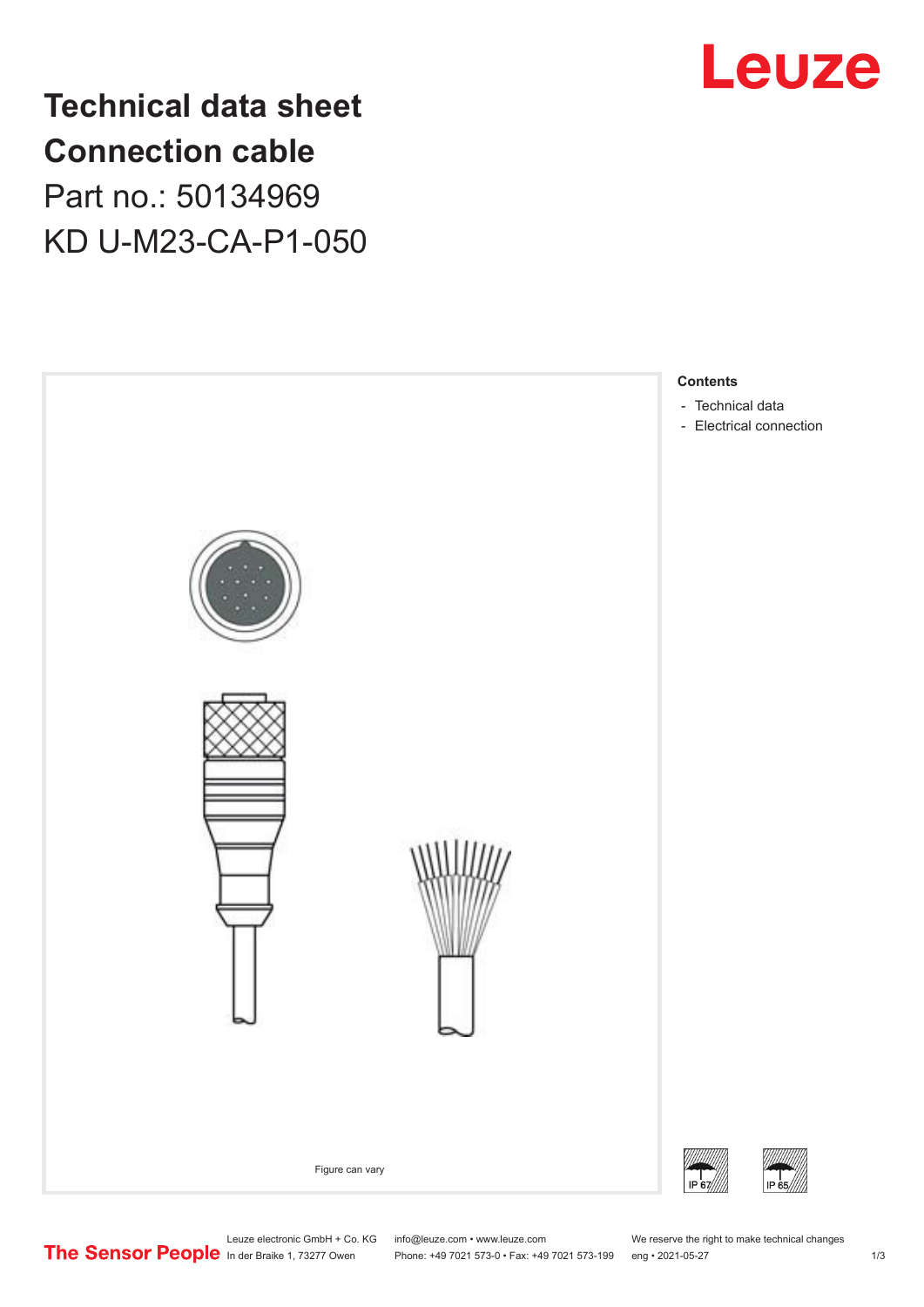# <span id="page-1-0"></span>**Technical data**

### **Electrical data**

**Performance data Operating voltage** Max. 240 V AC/DC

## **Connection**

| <b>Connection 1</b>               |                                                                                                                                                                    |
|-----------------------------------|--------------------------------------------------------------------------------------------------------------------------------------------------------------------|
| <b>Type of connection</b>         | Connector                                                                                                                                                          |
| <b>Thread size</b>                | M23                                                                                                                                                                |
| <b>Type</b>                       | Female                                                                                                                                                             |
| Handle body material              | <b>TPU</b>                                                                                                                                                         |
| No. of pins                       | $12$ -pin                                                                                                                                                          |
| Encoding                          | A-coded                                                                                                                                                            |
| <b>Version</b>                    | Axial                                                                                                                                                              |
| Lock                              | Screw fitting, nickel-plated diecast zinc,<br>recommended torque 0.6 Nm, self-<br>locking                                                                          |
| <b>Connection 2</b>               |                                                                                                                                                                    |
| <b>Type of connection</b>         | Open end                                                                                                                                                           |
|                                   |                                                                                                                                                                    |
| <b>Cable properties</b>           |                                                                                                                                                                    |
| <b>Number of conductors</b>       | 12 Piece(s)                                                                                                                                                        |
| Wire cross section                | $0.5$ mm <sup>2</sup>                                                                                                                                              |
| Wire cross section                | $3 \times 1$ mm <sup>2</sup>                                                                                                                                       |
|                                   | $8 \times 0.5$ mm <sup>2</sup>                                                                                                                                     |
| <b>AWG</b>                        | 21                                                                                                                                                                 |
| Sheathing color                   | <b>Black</b>                                                                                                                                                       |
| Shielded                          | <b>No</b>                                                                                                                                                          |
| Silicone-free                     | Yes                                                                                                                                                                |
| Cable design                      | Connection cable (open on one end)                                                                                                                                 |
| Cable diameter (external)         | $9.3 \text{ mm}$                                                                                                                                                   |
| Cable length                      | 5,000 mm                                                                                                                                                           |
| <b>Sheathing material</b>         | <b>PUR</b>                                                                                                                                                         |
| <b>Wire insulation</b>            | PP                                                                                                                                                                 |
| Suitability for drag chains       | Yes                                                                                                                                                                |
| <b>Traverse rate</b>              | Max. 3.3 m/s with horiz. traverse path of<br>5m and and max, acceleration of 5m/s <sup>2</sup>                                                                     |
| Properties of the outer sheathing | Free of silicone and halogen, matt, low-<br>adhesion, abrasion-resistant, easily<br>machine-processable                                                            |
| Resistance of the outer sheathing | Hydrolysis and microbe resistant, good<br>oil and chemical resistance. flame retar-<br>dant in accordance with IEC 60332-2,<br>VDE 0482-265-2-2, EN 50265-2-2, FT2 |

# Leuze

#### **Mechanical data**

| <b>Bending cycles</b>                                           | 2,000,000 Piece(s)       |
|-----------------------------------------------------------------|--------------------------|
| Bending radius, flexible laying, min.                           | Min. 10 x cable diameter |
| Bending radius, stationary laying, min. Min. 5 x cable diameter |                          |
|                                                                 |                          |

### **Environmental data**

| Ambient temperature, operation,<br>flexible use   | $-2580 °C$  |
|---------------------------------------------------|-------------|
| Ambient temperature, operation,<br>stationary use | $-50$ 80 °C |
| <b>Certifications</b>                             |             |
| Degree of protection                              | IP 65       |
|                                                   | IP 67       |
| <b>Classification</b>                             |             |
|                                                   |             |
| <b>Customs tariff number</b>                      | 85444290    |
| eCl@ss 5.1.4                                      | 27279201    |
| eCl@ss 8.0                                        | 27279218    |
| eCl@ss 9.0                                        | 27060311    |
| eCl@ss 10.0                                       | 27060311    |
| eCl@ss 11.0                                       | 27060311    |
| <b>ETIM 5.0</b>                                   | EC001855    |
| <b>ETIM 6.0</b>                                   | EC001855    |

# **Electrical connection**

**Connection 1**

| <b>Type of connection</b> | Connector                                                                             |
|---------------------------|---------------------------------------------------------------------------------------|
| <b>Thread size</b>        | M <sub>23</sub>                                                                       |
| <b>Type</b>               | Female                                                                                |
| Handle body material      | <b>TPU</b>                                                                            |
| No. of pins               | $12 - pin$                                                                            |
| Encoding                  | A-coded                                                                               |
| Version                   | Axial                                                                                 |
| Lock                      | Screw fitting, nickel-plated diecast zinc, recommended<br>torque 0.6 Nm, self-locking |